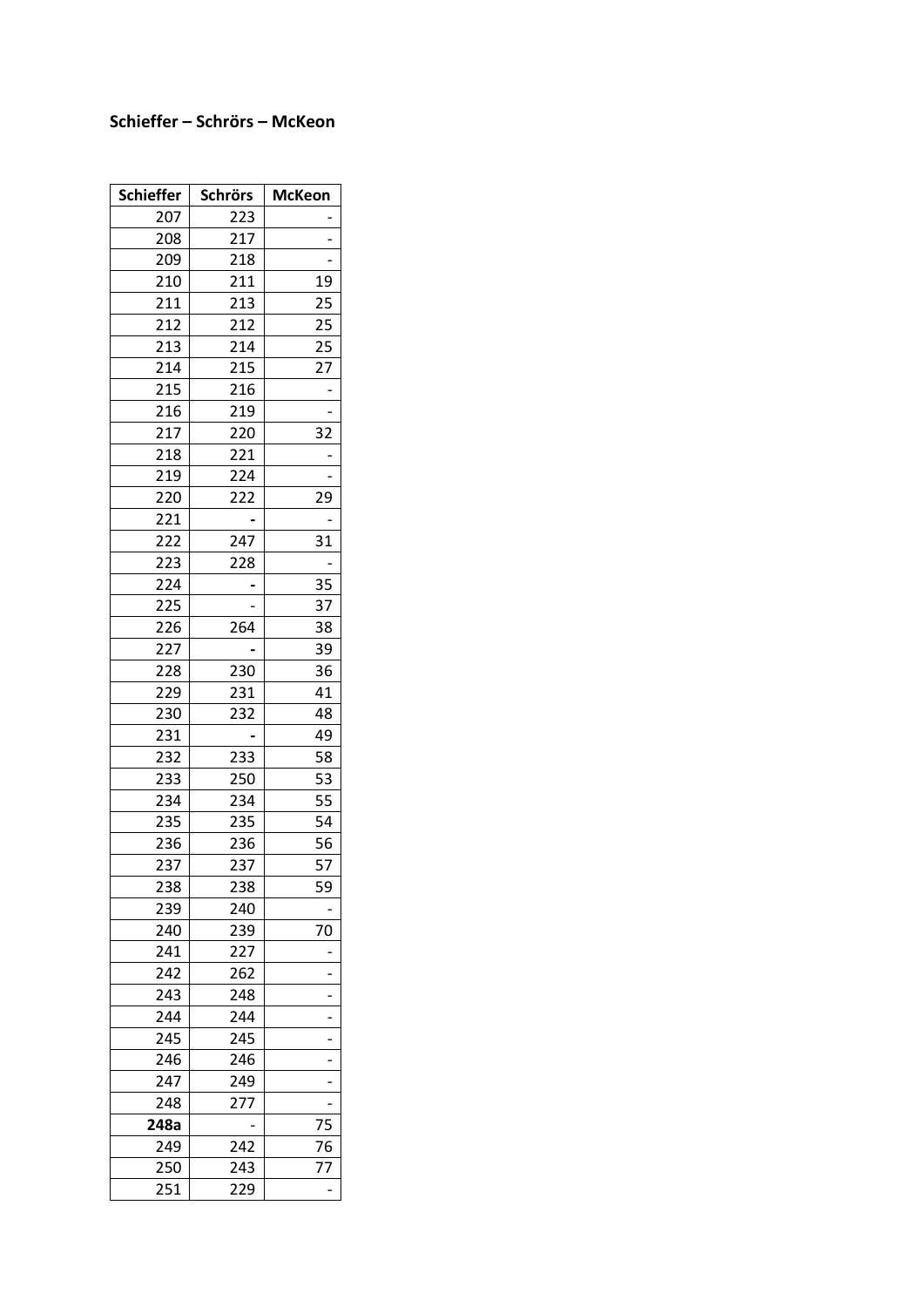| 252  |     |          |
|------|-----|----------|
| 253  | 298 |          |
| 254  | 324 |          |
| 255  |     |          |
| 256  | 274 |          |
| 257  | 275 | 80       |
| 257a |     | 81       |
| 258  | 276 | 82       |
| 258a |     | 83       |
| 259  | 278 | 85       |
| 259a |     | 86       |
|      | 279 | 87       |
| 260  |     |          |
| 261  | 260 |          |
| 262  | 261 |          |
| 263  |     | 52       |
| 264  | 272 |          |
| 265  |     | 89       |
| 266  | 282 | 91       |
| 267  |     | 94       |
| 267a |     | 103      |
| 267b |     | 107      |
| 268  |     |          |
| 269  | 286 | 109      |
| 270  | 280 |          |
| 271  | 284 | 174      |
| 272  | 273 |          |
| 273  | 283 |          |
| 274  | 281 |          |
| 275  | 289 |          |
| 276  |     |          |
| 277  | 285 | 112      |
| 278  | 287 | 114, 115 |
| 278a |     | 116      |
| 279  | 288 | 117      |
| 280  | 290 |          |
| 281  | 291 |          |
|      | 292 |          |
| 282  |     |          |
| 283  | 293 |          |
| 284  |     |          |
| 285  | 294 |          |
| 286  | 296 |          |
| 287  | 253 |          |
| 288  | 254 | 112      |
| 289  | 297 |          |
| 290  | 269 |          |
| 291  | 270 |          |
| 292  | 271 |          |
| 293  | 392 |          |
| 294  | 393 |          |
| 295  | 394 |          |
| 296  | 343 |          |